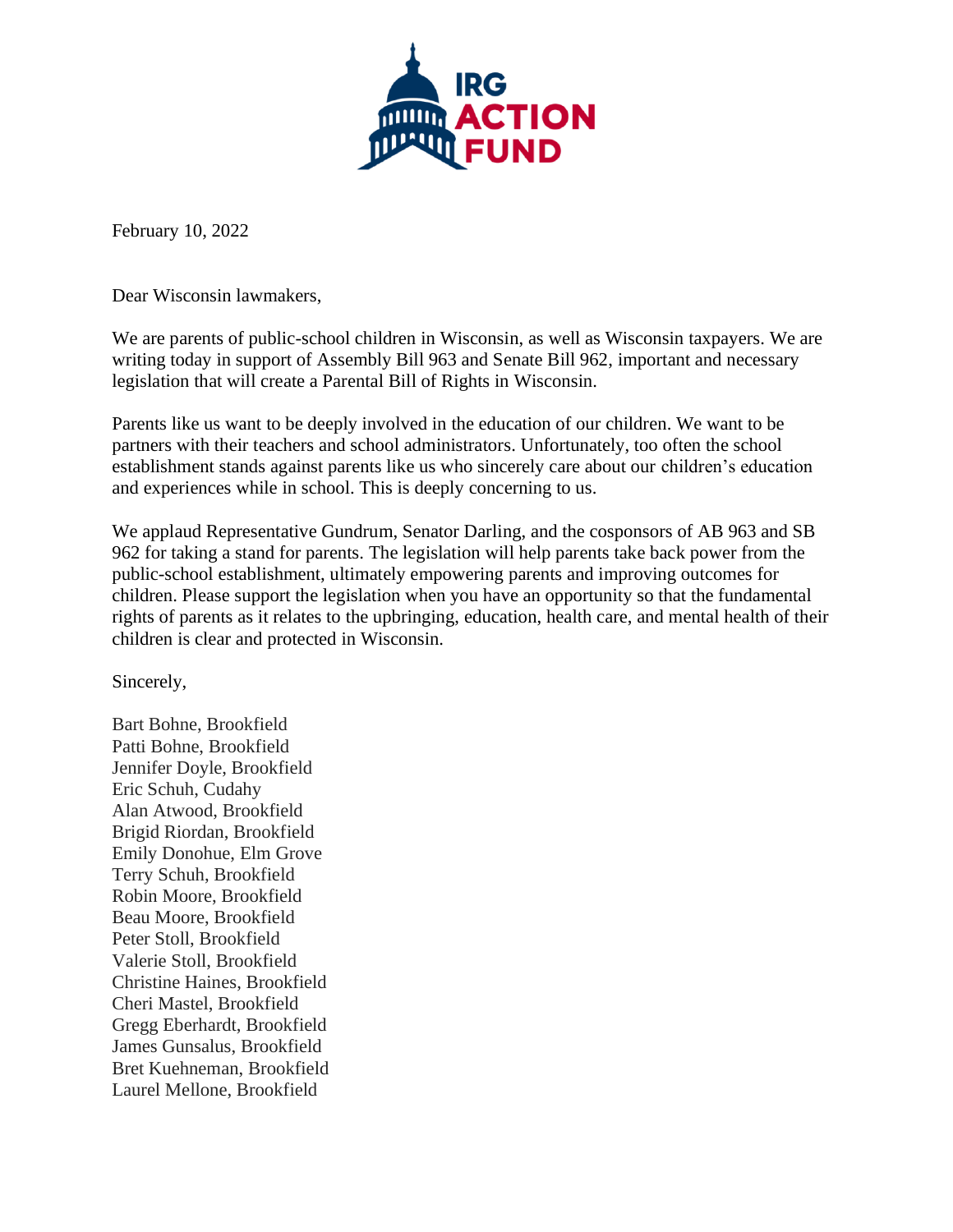Jerry Mellone, Brookfield Dennis Kaun, Elm Grove Linda Boucher, Brookfield Larry Mastel, Brookfield Heidi Anderson, Brookfield Daniel Anderson, Brookfield Madelyn Anderson, Brookfield Laurie Kalmer, Elm Grove Stephen Kalmer, Elm Grove Molly Kalmer, Elm Grove Madeline Kalmer, Elm Grove Amy Merrick, Elm Grove Jake Merrick, Elm Grove Marty Merrick, Elm Grove Susan Burbach, Elm Grove Amber Schroeder, Mequon Josh King, Oregon Malia King, Oregon Kim Khoury, Hartland Lynn Vogeltanz, Hartland Michael Sweeney, Hartland Haley Sweeney, Hartland George Khoury, Hartland Amy Andersen, Hartland Lace Etzel, Hartland Tim Evers, Pewaukee Troy Andersen, Hartland Lindsey Sarozek, Hartland Ann Stapleton, Hartland Bob Angeli, Hartland Anne Angeli, Hartland Boyd Stapleton, Hartland James Sarozek, Hartland Mallory Biersack, Oconomowoc Tyler Biersack, Oconomowoc Scott Etzel, Hartland Chris Mehling, Hartland Mary Sochi, Suamico Tiffany Hawley, Pewaukee Alexandra Schweitzer, Oconomowoc Alyssa Pollow, Germantown Julie Zaccaria, Brookfield Andrea Wroblewski, Mequon Dan Wroblewski, Mequon Matthew Richmond, Mequon Andrew Richmond, Mequon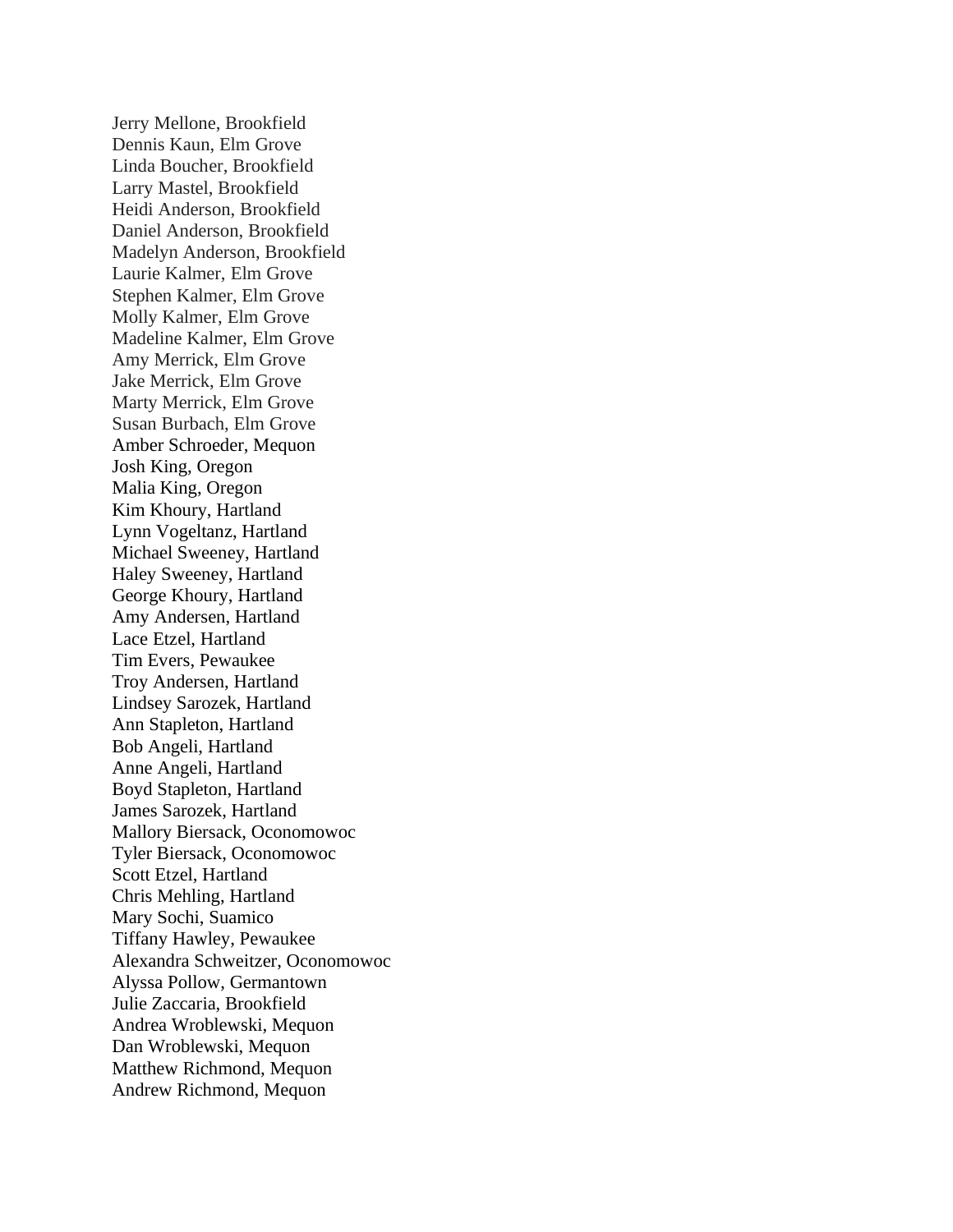Carla Martins, Elm Grove Carol Cady, Arbor Vitae Amy Scott, Hartland Kevin Scott, Hartland Steven Names, Mequon Natasha Mazza, Hartland Catrina Grosz, Eagle Gina Copen, Kenosha Richard Rossman, Bristol Amanda Rossman, Bristol Charles Lowery, Racine Christine Torcaso, Kenosha Leslie Tierney, Kenosha Dave Neubauer, Bristol Dan Biddle, Twin Lakes Katie Biddle, Twin Lakes Robert Grazier, Kenosha Sharon Grazier, Kenosha Bryan Infusino, Sturtevant Amber Infusino, Sturtevant Mark Lehmann, Kenosha Lora Lehmann, Kenosha Rick Rickaby, Crivitz Nicole Rickaby, Crivitz Lee Holverson, Kenosha Anthony Torcaso, Kenosha Shannyn Franklin, Kenosha Dave Bloom, Pleasant Prairie Tammy Bloom, Pleasant Prairie Robert Tierney, Kenosha Daisy Tierney, Kenosha Annette Flynn, Kenosha Ted Caldara, Kenosha Martha Caldara, Kenosha Joe Kuryanowicz, Pleasant Prairie Sue Kuryanowicz, Pleasant Prairie Amanda Nedweski, Pleasant Prairie Bill Yazi, Kenosha Eric Meadows, Pleasant Prairie Holly Meadows, Pleasant Prairie Jason Koschkee, Peshtigo Kristi Koschkee, Pleasant Prairie Stephen Lacroix, Somers Ann Marie Durso, Kenosha Mike Durso, Kenosha Michelle Marshall, Kenosha